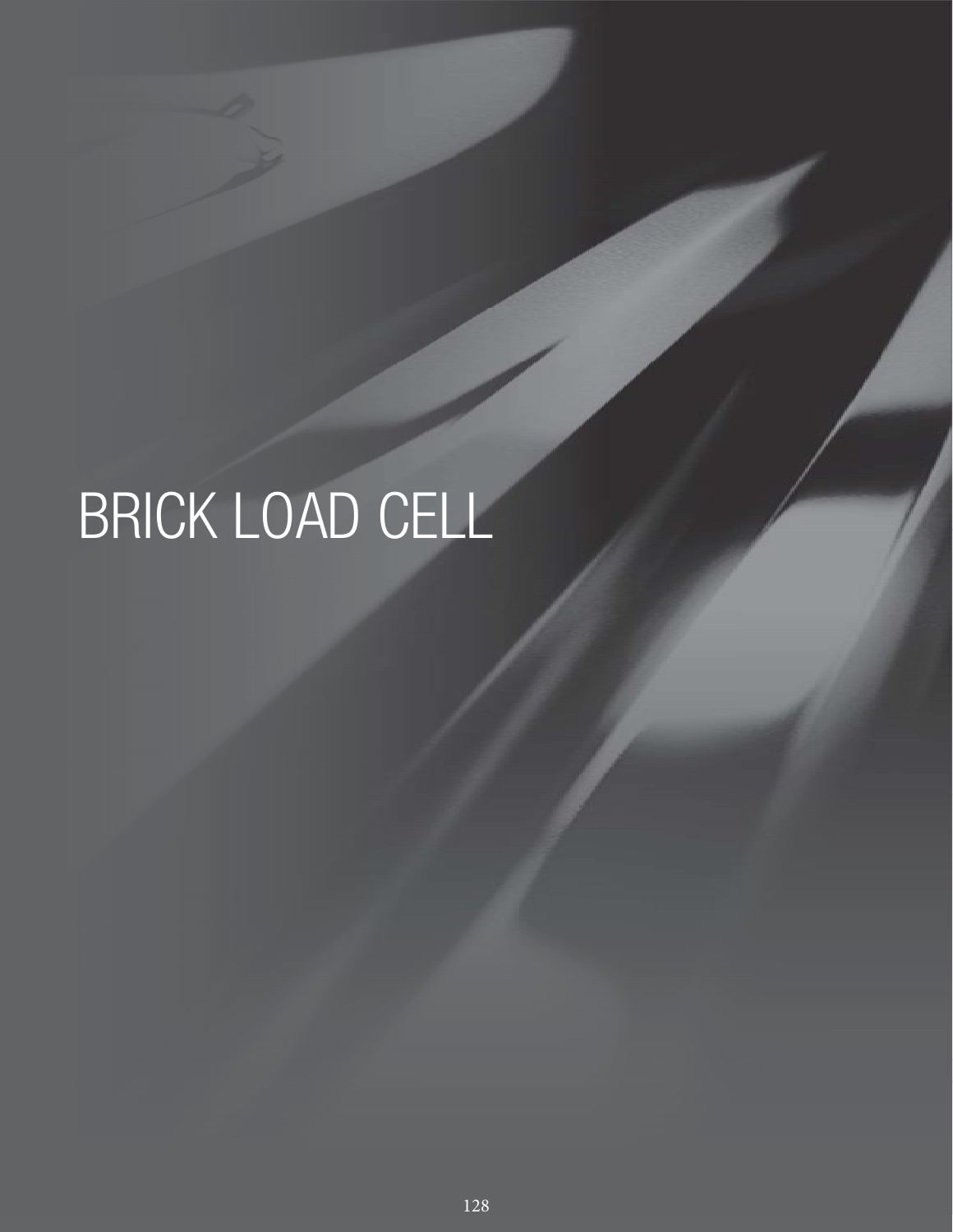

## LOAD CELLS – BRICK LOAD CELL



#### **OVERVIEW**

Aluminum single point load cell. Available capacities 50kg-1000kg. NTEP Approved capacities excluding 635kg and 1000kg.

Other sizes and capacities are available for quote. Please call for lead time and availability on all products before quoting customer.



### NTEP CERTIFIED

Certificate of Conformance #08-076

#### **CAPACITIES**

 50KG, 75KG, 100KG, 150KG, 200KG, 250KG, 300KG, 500KG, \*635KG, \*1000KG

(\*NON-NTEP)

## $1 (800) 230-0120$  Contact@inscaleusa.com CAGE Code 07GT5

contact@inscaleusa.com www.inscaleusa.com

Nationwide Dealer Network

129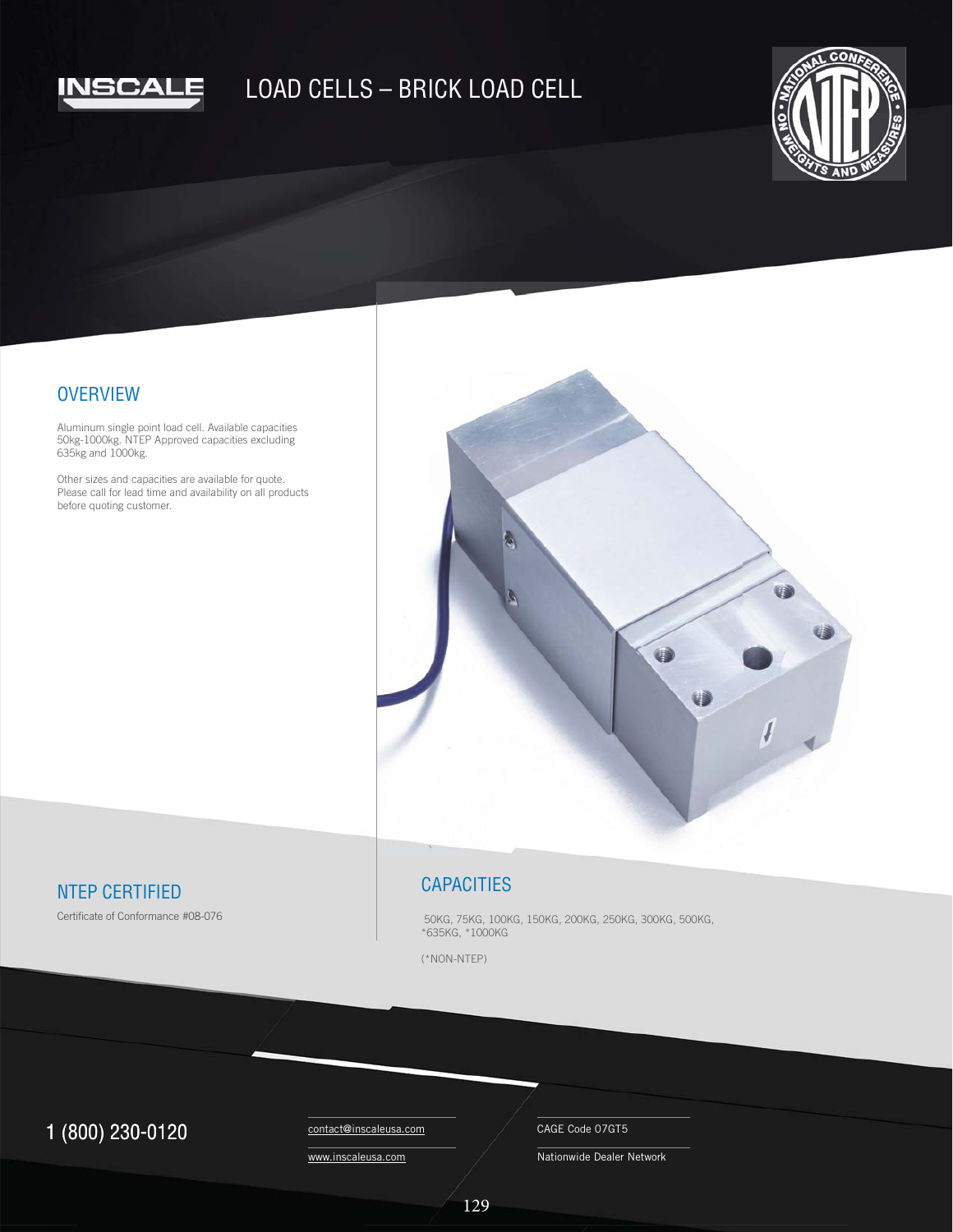#### **OVERVIEW**

Aluminum single point load cell. Available capacities 50kg-1000kg. NTEP Approved capacities excluding 635kg and 1000kg.

NTEP Rated, FM Approved Class III, 5,000 Division, Single Cell

#### PERFORMANCE SPECIFICATIONS

Rated Output: 2.00 mV/V ±10% Safe Overload: 150% FS Excitation Voltage: 10V-20V AC/DC Input Restiance: 410 ±10 Ω Output Resistance: 350 ±3 Ω Zero Balance: +1.00% FS

Seal Type: Environmentally Sealed, Poted, IP67 Non-linearity: ±0.02% FS Hysteresis: ±0.02% FS Repeatability: ±0.02% FS

Creep: ±0.03% FS

Compensated Temperature Range: -10°C to +40°C Temperature Effect on Zero: ±0.002%FS/°C Temperature Effect on Output: ±0.001%FS/°C

Insulation Resistance: >5000 Megaohms Load Cell Cable: 4 Conductor, 10 ft.

Load Cell Wiring: GRN (+EXC) BLK (-EXC) WHT (+SIG) RED (-SIG) BRAID/YELLOW: SHIELD

#### DIMENSIONS

| 50 to 1000KG |  |  |  |  | 7.52   2.95   2.95   0.31   0.98   4.92   2.36    1/2-20UNFx0.50dp   5/16-18UNCx0.62dp |
|--------------|--|--|--|--|----------------------------------------------------------------------------------------|



Max Platform Sizes:<br>50-500kg 600 600 x 600 mm 635-1000kg 800 x 800 mm